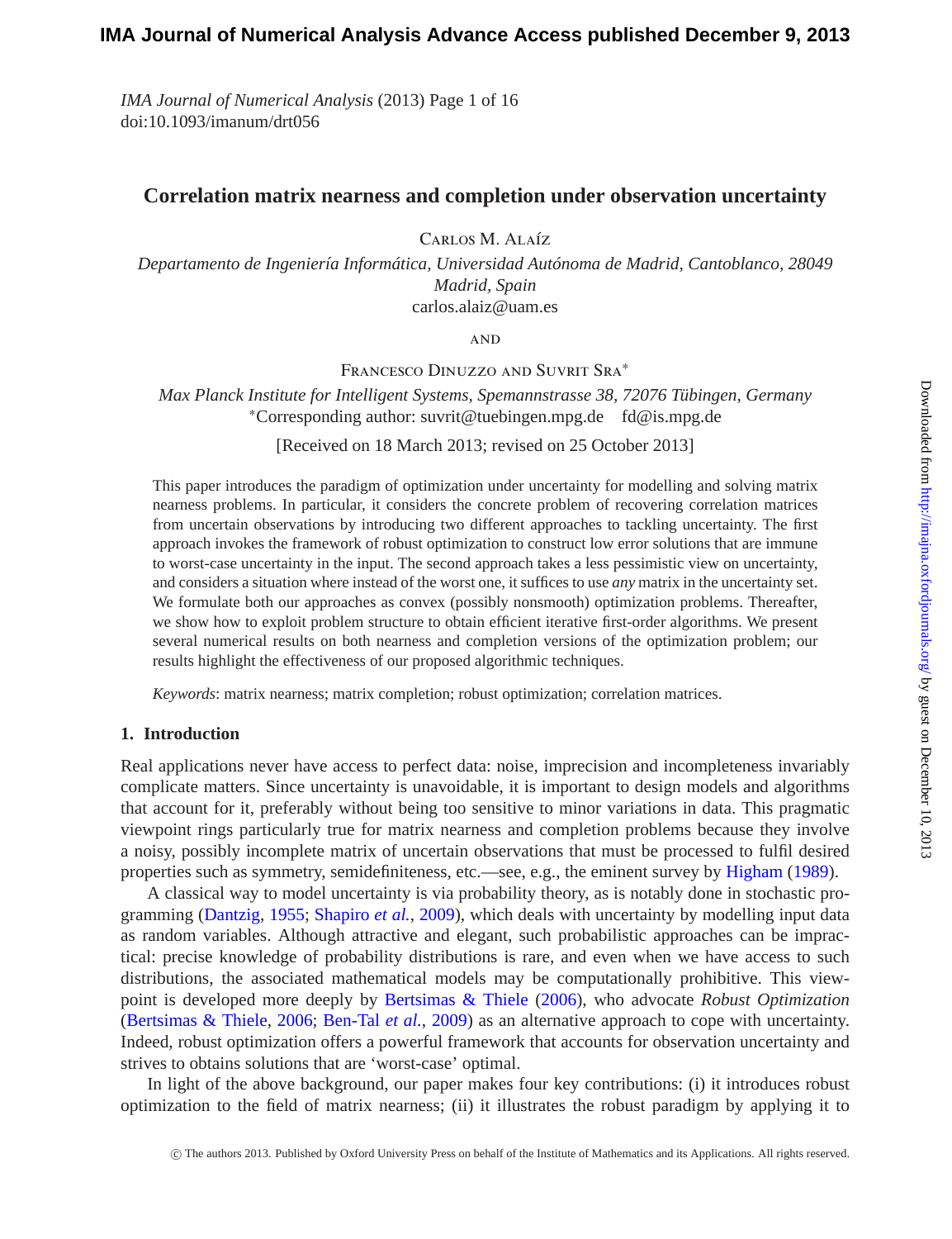the concrete problem of *correlation matrix nearness*; (iii) it goes beyond robust optimization and offers practitioners an alternative model of uncertainty that is based on an 'explorative' rather than a worst-case view; and (iv) it formulates the resulting matrix nearness problems as convex optimization problems, for which it subsequently develops efficient iterative algorithms.

As our presentation readily suggests, tackling uncertainty via robust or explorative approaches applies to any matrix nearness problem. But a concrete example will illustrate our ideas better; we use the 'nearest correlation matrix' (NCM) problem [\(Higham](#page-14-3), [2002;](#page-14-3) [Gentle,](#page-14-4) [2007](#page-14-4), Section 9.4.6) as our example problem. NCM is not only important in many applications (see, e.g., [Bhansali & Wise,](#page-14-5) [2001;](#page-14-5) [Higham](#page-14-3), [2002](#page-14-3)), but it also admits fairly nontrivial yet tractable uncertainty models.

*Note added in revision.* This paper is one of the first to formally introduce robust optimization for matrix nearness problems. We thank a referee for bringing to our attention the preprint (Li *[et al.](#page-15-2)*, [2013\)](#page-15-2), which studies robust least-squares SDP problems, and seems to have been written around the same time (in 2012) when we were preparing our paper. Li *[et al.](#page-15-2)* [\(2013](#page-15-2)) study robust SDP projection problems whose constraints may have uncertainty; we consider robust SDP projection problems where the point being projected has uncertain entries. In addition, to standard worst-case uncertainty, we also introduce and study an alternative 'explorative' notion.

*Notation.* Before we begin, let us fix basic notation. Without loss of generality, all matrices considered are real. The operator  $[x]_+ = \max\{x, 0\}$  denotes the non-negative part of *x*. We denote by  $\mathscr{S}^n$  the set of  $n \times n$  real symmetric matrices, and by  $\mathcal{S}_+^n := \{ X \in \mathcal{S}^n \mid X \succeq 0 \}$  the convex cone of symmetric positive semidefinite matrices. Let  $S_D^n := \{X \in \mathcal{S}^n \mid x_{ii} = 1, i = 1, ..., n\}$  be the set of matrices with unit diagonal. Using this notation, the set of correlation matrices is  $\mathcal{C}_n := \mathcal{S}_+^n \cap S_D^n$ . We also use the Frobenius norm  $||X||_F = \sqrt{\sum_{ij} x_{ij}^2}$ , the operator 2-norm  $||X||_2 = \sigma_{\text{max}}(X)$  (largest singular value) and the vector  $\ell_1$ -norm  $||X||_1 = \sum_{ij} |x_{ij}|$ . Finally, for matrices *A* and *B* of the same dimension, we use  $A \circ B$  to denote their Schur (elementwise) product.

## **2. Background: observation uncertainty**

The basic NCM problem of [Higham](#page-14-3) [\(2002](#page-14-3)) starts with an  $n \times n$  real symmetric matrix *C*, which may fail to be a correlation matrix (i.e., a symmetric positive semidefinite matrix with ones on the diagonal) due to measurement errors, noise or otherwise. To fix this deficiency, NCM seeks the 'nearest' matrix in the set  $\mathcal{C}_n$ . [Higham](#page-14-3) [\(2002\)](#page-14-3) casts NCM as the following orthogonal projection task:

<span id="page-1-0"></span>
$$
\text{minimize} \quad \|X - C\|_F^2, \quad \text{s.t. } X \in \mathcal{C}_n. \tag{2.1}
$$

This formulation, however, has a limitation: it requires the observation matrix *C* to be available *exactly*. But *C* contains measurements that might have different levels of uncertainty; in fact, some of its entries might be even missing. One way to deal with such uncertain *C* is to consider a *W*-weighted version of NCM [\(Higham,](#page-14-3) [2002\)](#page-14-3)

$$
\text{minimize} \quad ||W \circ (X - C)||_F^2,\tag{2.2}
$$

where *W* is a matrix of non-negative weights that expresses our confidence in the measurements. From a practical standpoint, however, it is not always clear how to set the weights *W* in a principled manner, because obtaining these weights may itself be a difficult estimation problem.

The concern here is that the observation matrix *C* might be an arbitrary sample from some *uncertainty set*  $\mathcal{U}$ . It seems therefore improvident to find *the* NCM to an arbitrary C that we happened to pick. What we rather want is a solution that works well for the entire uncertainty set  $\mathcal{U}$ . The robust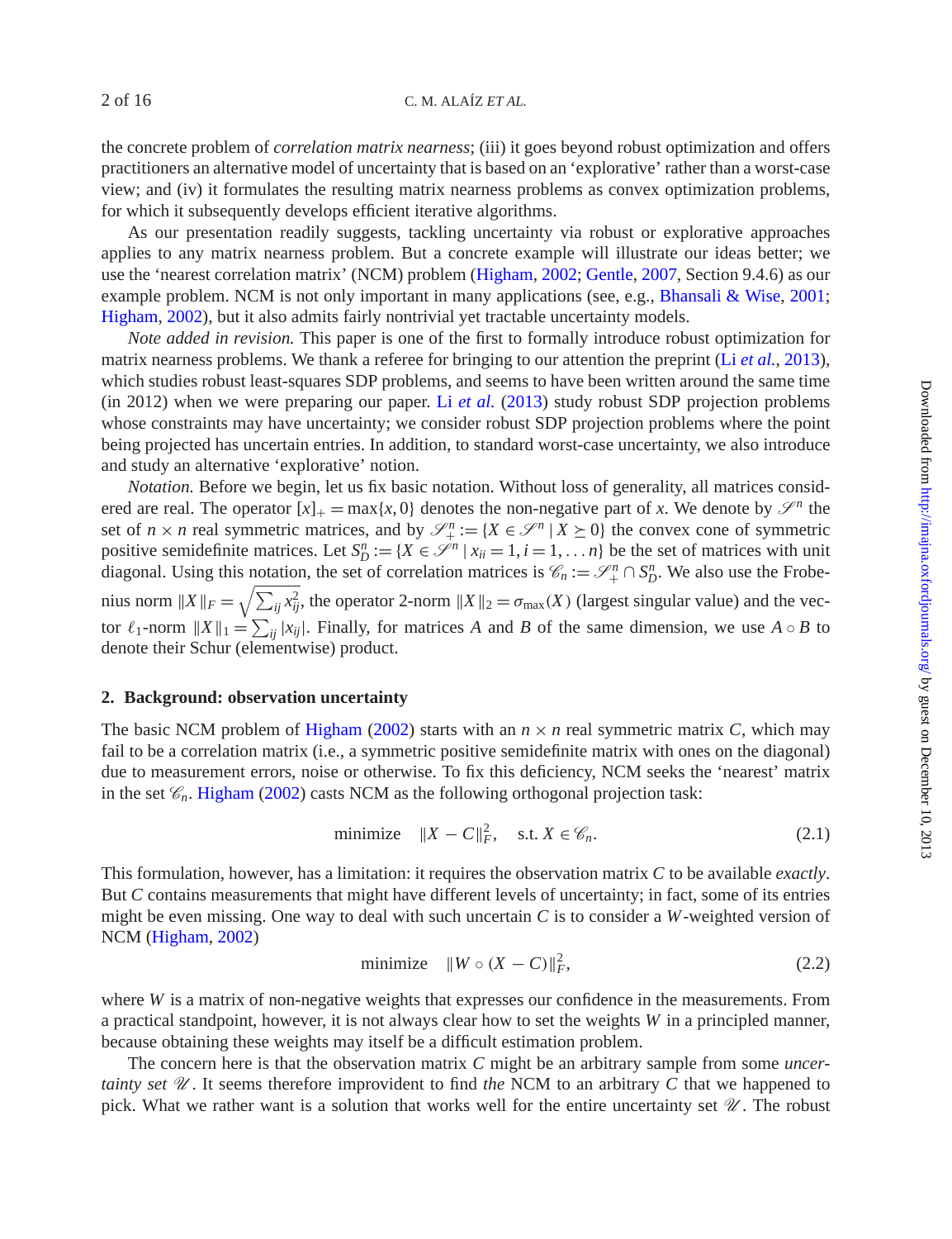optimization paradigm [\(Bertsimas & Thiele](#page-14-1), [2006](#page-14-1); [Ben-Tal](#page-14-2) *et al.*, [2009\)](#page-14-2) translates this wish into a problem designed to protect against the 'worst-case', namely,

<span id="page-2-0"></span>
$$
\min_{X \in \mathscr{C}_n} \max_{C \in \mathscr{U}} \|X - C\|_F^2. \tag{2.3}
$$

If we had the luxury of exact observations, then the uncertainty set  $\mathcal U$  would be the singleton  $\{C\}$ , whereby the inner maximization in  $(2.3)$  would disappear, yielding the original NCM problem  $(2.1)$ . More realistically,  $\mathcal{U} \neq \{C\}$ , and in this case, unless  $\mathcal{U}$  has a convenient structure, the inner maximization in [\(2.3\)](#page-2-0) may be intractable. Thus, we must balance faithful modelling of uncertainty with computational practicality. We introduce one such practical choice of *U* in Section 3.

Complementary to the robust paradigm, we introduce another model for incorporating uncertainty: instead of a worst-case optimal solution, we seek a 'best-case' solution by solving the problem

<span id="page-2-1"></span>
$$
\min_{X \in \mathcal{C}_n} \min_{C \in \mathcal{U}} \|X - C\|_F^2. \tag{2.4}
$$

Problem [\(2.4\)](#page-2-1) uses what we call an *explorative uncertainty* model. The key idea behind this model is that sometimes we might not know exactly which uncertainty set to use. We might, therefore, start with a crude uncertainty set *U* , obtain the best-case solution under it, and perhaps use this solution to refine our uncertainty set. Thus, we call this approach to handling uncertainty an 'explorative' approach. Such exploration is also helpful if we expect the (uncertain) observation matrix to lie in the uncertainty set.

## **3. Problem formulation**

We are now ready to present a more precise formulation of the uncertainty models for both the robust (Section 3.1) and explorative (Section 3.2) versions of the NCM problem.

## 3.1 *Robust correlation matrix nearness*

A convenient and easy to interpret model of uncertainty is a collection of intervals. More precisely, we assume that the observation matrix *C* lies in the uncertainty set given by the box

<span id="page-2-3"></span>
$$
\mathcal{U} = \mathcal{B} := \{ Y \in \mathcal{S}^n \mid L \leqslant Y \leqslant U \},\tag{3.1}
$$

where  $L, U \in \mathcal{S}^n$  specify lower and upper bounds on entries of C (inequalities are to be understood elementwise). Under this interval-based uncertainty model, problem [\(2.3\)](#page-2-0) becomes

<span id="page-2-2"></span>
$$
\min_{X \in \mathscr{C}_n} \max_{C \in \mathscr{B}} \|X - C\|_F^2, \tag{3.2}
$$

and, henceforth, we refer to [\(3.2\)](#page-2-2) as the *Robust Nearest Correlation Matrix* (R-NCM) problem.

Remark 3.1 Other possible uncertainty sets may include the spectral ball

$$
\mathscr{U} = \{ Y \in \mathscr{S}^n \mid \| Y \|_2 \leq \gamma \} \quad \text{for some } \gamma > 0.
$$

More generally, one may consider uncertainties in the spectrum of the observation matrix, although such models might be somehow less interpretable than the box.

Albeit convex, [\(3.2\)](#page-2-2) is not in a form conducive to efficient optimization. Lemma 3.2 shows how to transform it into an equivalent, but more convenient convex optimization problem.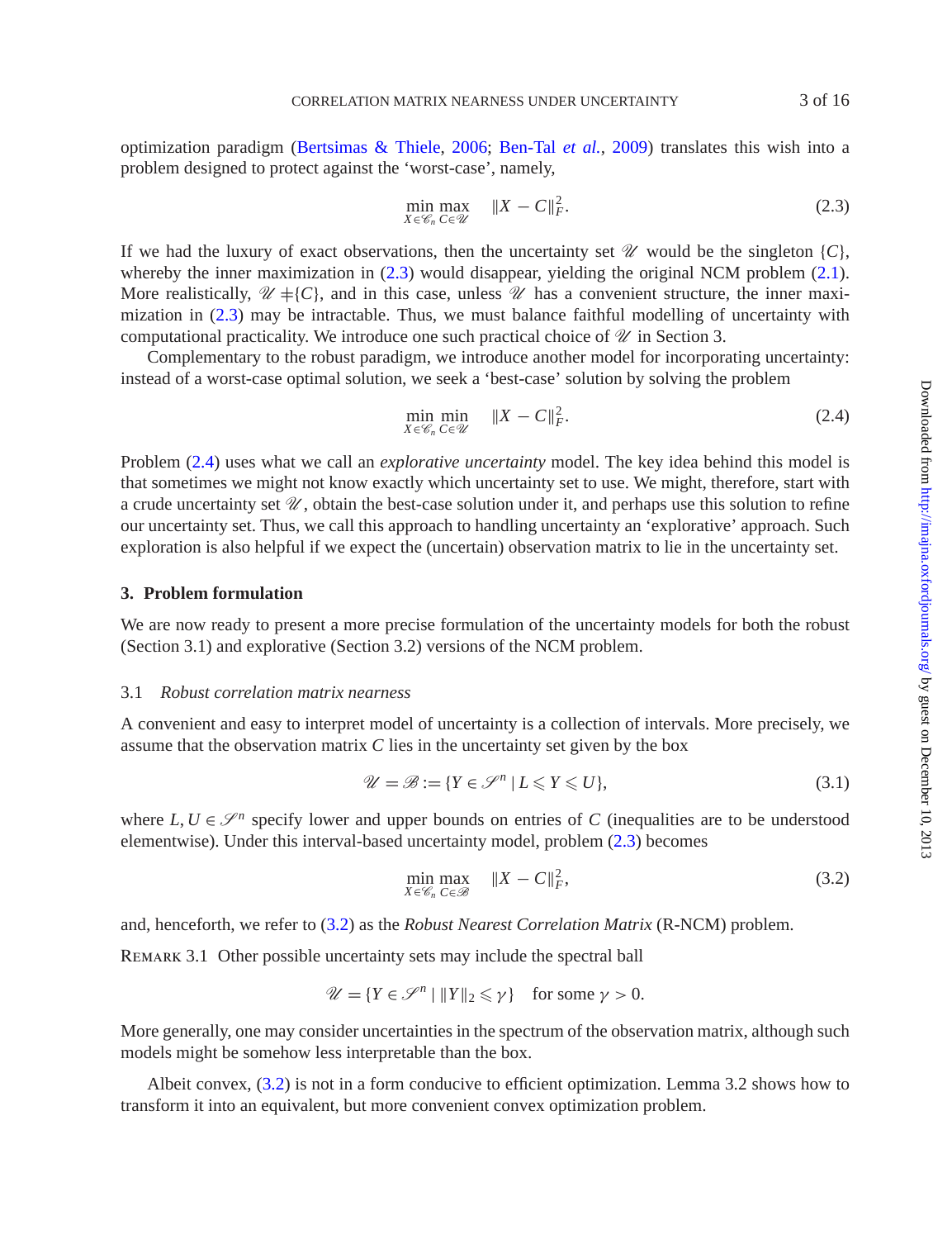Lemma 3.2 (R-NCM–convex formulation) Let *B* be as given by [\(3.1\)](#page-2-3). Let *M* and *D* be matrices that denote the midpoints and radii of the uncertainty intervals, respectively, that is

$$
M := [m_{ij}]_{i,j=1}^n := \left[\frac{l_{ij} + u_{ij}}{2}\right]_{i,j=1}^n, \quad D := [d_{ij}]_{i,j=1}^n := \left[\frac{u_{ij} - l_{ij}}{2}\right]_{i,j=1}^n.
$$

Then,  $(3.2)$  has a unique optimal solution  $X^*$ , obtainable by solving the convex optimization problem

<span id="page-3-0"></span>
$$
\min_{X \in \mathscr{C}_n} \quad \|X - M\|_F^2 + 2\|D \circ (X - M)\|_1. \tag{3.3}
$$

*Proof.* We begin by eliminating the inner maximization in [\(3.2\)](#page-2-2). Since  $||X - C||_F^2 = \sum_{ij} (x_{ij} - c_{ij})^2$ , this maximization separates into scalar problems of the form

$$
\max_{c_{ij}} \quad (x_{ij} - c_{ij})^2, \quad \text{s.t. } l_{ij} \leq c_{ij} \leq u_{ij} \text{ for } 1 \leq i, j \leq n.
$$

A brief calculation shows that the optimal value of *cij* is given by

$$
c_{ij} = \begin{cases} u_{ij} & \text{if } x_{ij} < m_{ij}, \\ l_{ij} & \text{if } x_{ij} \ge m_{ij}. \end{cases}
$$

This solution can also be compactly written as

$$
c_{ij} = m_{ij} - \text{sgn}(x_{ij} - m_{ij})d_{ij},
$$

using which the value of the objective function becomes

$$
\sum_{ij} (x_{ij} - c_{ij})^2 = \sum_{ij} [(x_{ij} - m_{ij})^2 + 2|x_{ij} - m_{ij}|d_{ij} + d_{ij}^2].
$$

Dropping constant terms and using matrix notation, we obtain problem  $(3.3)$ .

Problem [\(3.3\)](#page-3-0) is convex, and well solvable by a variety of techniques. But unlike the ordinary NCM problem, it is nondifferentiable, which makes it harder to solve. Therefore, in Section 4, we present an efficient iterative technique to solve this problem.

## 3.2 *Exploratory correlation matrix nearness*

While in general we might prefer conservative robust models, when exploring different uncertainty models (different boxes *B* in our case) it may be more natural to first compute the 'best' matrices in the intersection of  $\mathscr B$  and  $\mathscr C_n$ . If this intersection is empty, then we would like to find the point in  $\mathscr B$  closest to  $\mathcal{C}_n$ . To compute these matrices we may solve

<span id="page-3-1"></span>
$$
\min_{X \in \mathcal{C}_n} \min_{C \in \mathcal{B}} \|X - C\|_F^2. \tag{3.4}
$$

Typically, [\(3.4\)](#page-3-1) admits multiple solutions: there can be several pairs  $(X^*, C^*)$  that minimize the objective functional. To ensure uniqueness, we regularize  $(3.4)$  by adding a penalty based on departure from an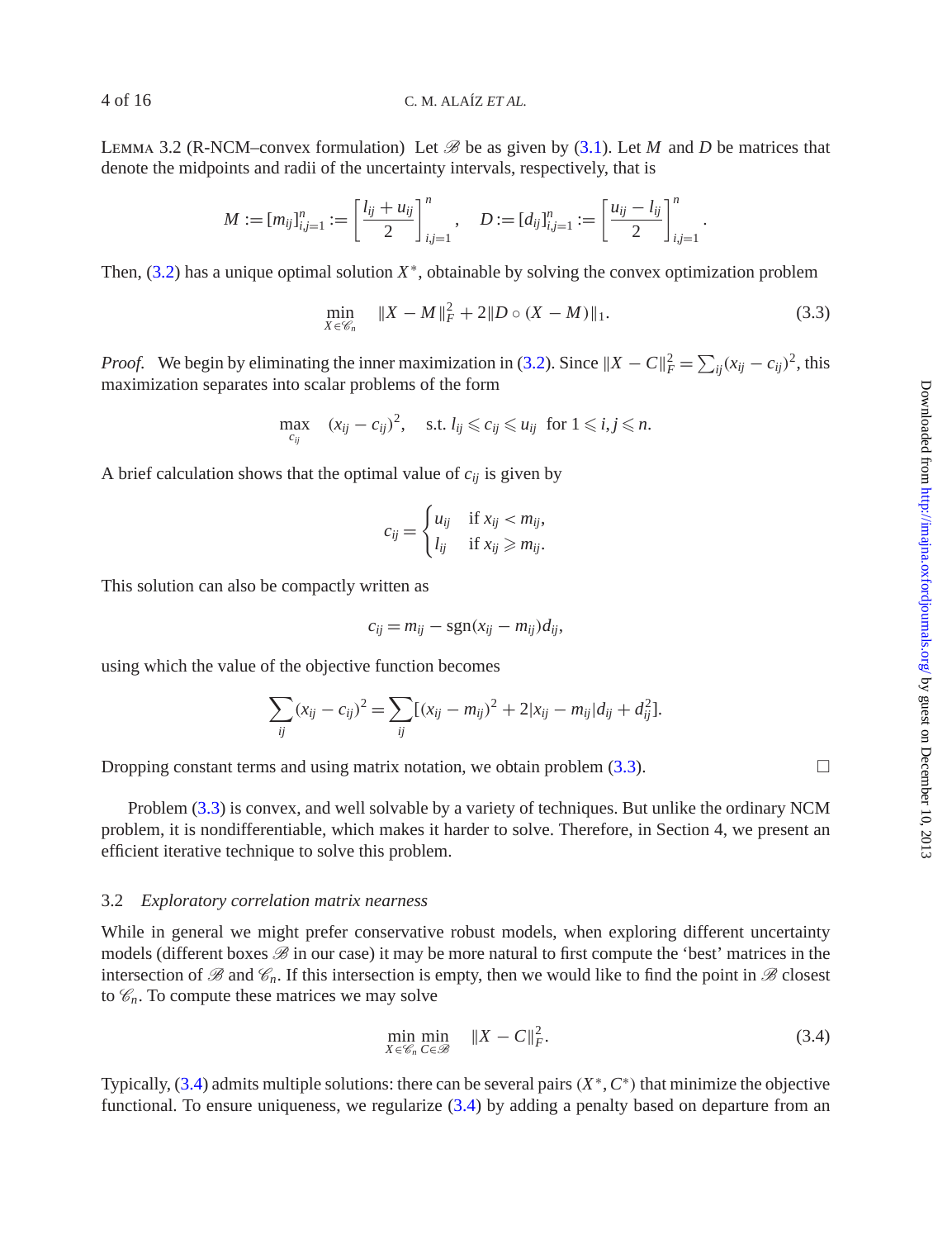initial guess *G* and solve

<span id="page-4-0"></span>
$$
\min_{X \in \mathcal{C}_n} \min_{C \in \mathcal{B}} \|X - C\|_F^2 + \lambda \|X - G\|_F^2. \tag{3.5}
$$

We refer to [\(3.5\)](#page-4-0) as the *Exploratory Nearest Correlation Matrix* (E-NCM) problem.

The penalty term in [\(3.5\)](#page-4-0) has the following impact. As  $\lambda \to \infty$ , it turns the problem into the projection of *G* onto  $\mathcal{C}_n$ , i.e., to the original NCM problem. If  $\lambda = 0$ , the problem may have multiple solutions, while for  $\lambda > 0$ , the problem has a unique 'explorative' solution nearest to the input guess *G*. This means that  $\lambda$  controls the region of exploration. If no initial guess *G* is available, we can set  $G = 0$ , so the penalty term reduces to classical Tikhonov regularization.

The solution of [\(3.4\)](#page-3-1) is independent of the order of minimization, which can be swapped, as we are finding the two nearest points of both sets  $\mathcal{C}_n$  and  $\mathcal{B}$ . Nevertheless, this formulation allows us to recast [\(3.5\)](#page-4-0) into a form that is easier to analyse, by eliminating the inner minimization.

Lemma 3.3 (E-NCM–convex formulation) Let *M* and *D* be defined as in Lemma 3.2. Then, [\(3.5\)](#page-4-0) is equivalent to the following convex optimization problem

<span id="page-4-1"></span>
$$
\min_{X \in \mathcal{C}_n} \| [|X - M| - D]_+ \|_F^2 + \lambda \| X - G \|_F^2, \tag{3.6}
$$

where the projection  $[\cdot]_+$  and absolute value  $|\cdot|$  operators are applied elementwise.

*Proof.* As the inner minimization in [\(3.5\)](#page-4-0) is separable, it suffices to consider

$$
\min_{c_{ij}} \quad (x_{ij} - c_{ij})^2, \quad \text{s.t. } l_{ij} \leqslant c_{ij} \leqslant u_{ij}, \text{ for } 1 \leqslant i, j \leqslant n,
$$

for which the optimal *cij* is easily seen to be

$$
c_{ij} = \max\{l_{ij}, \min\{u_{ij}, x_{ij}\}\}.
$$

Substituting this value into the objective and simplifying, the objective over *C* becomes

$$
\sum_{ij} (x_{ij} - c_{ij})^2 = \sum_{ij} [|x_{ij} - m_{ij}| - d_{ij}]^2_+,
$$

which combined with [\(3.5\)](#page-4-0) immediately yields the convex formulation [\(3.6\)](#page-4-1). Moreover, if  $\lambda > 0$ , the problem is strictly convex, which ensures uniqueness.  $\Box$ 

3.2.1 *Matrix completion* The E-NCM framework also allows us to consider matrix completion problems as a special case. Suppose that we are given a matrix *C* with missing entries and we are required to fill-in these entries to complete *C* to a correlation matrix. In general, such a completion might not exist because the entries of *C* might enforce constraints that do not intersect with  $\mathcal{C}_n$ . However, we can still solve E-NCM to tackle this case in a natural way: we set the uncertainty bounds  $l_{ij} = u_{ij} = c_{ij}$  for the observed entries, and set  $l_{ij} = -1$  and  $u_{ij} = 1$  for the unknown entries.

If we insist on a unique solution, on one hand we can regularize towards  $G = 0$  by choosing a tradeoff parameter  $\lambda > 0$ . Although this turns into classical Tikhonov regularization, it expresses a preference towards correlation matrices with low  $\ell_2$  norms. This can be convenient or not, depending on the application framework. On the other hand, if we have some actual meaningful initial guess  $G = 0$ , and we use a small enough  $\lambda$ , then E-NCM approximates the NCM problem with some fixed entries.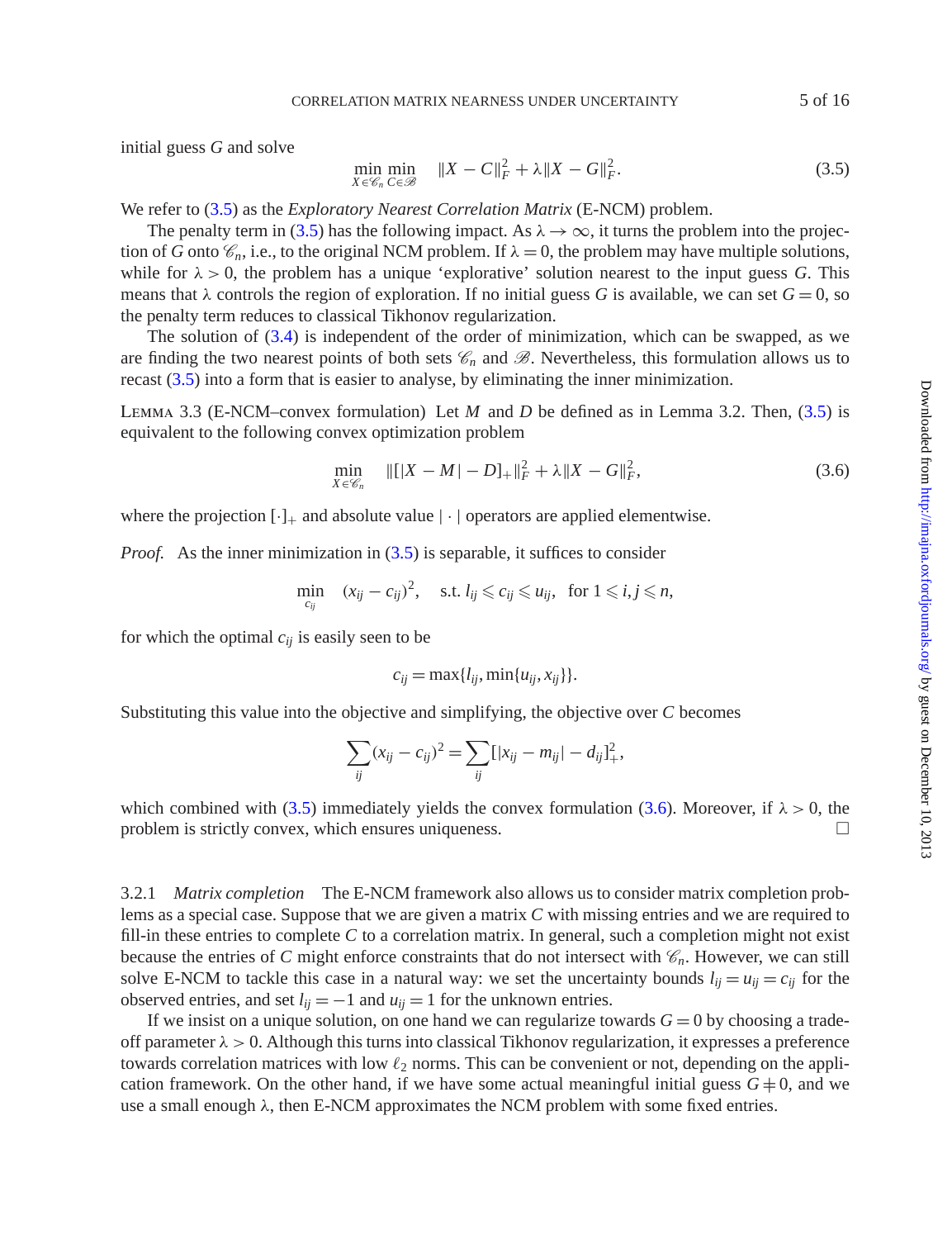

<span id="page-5-0"></span>Fig. 1. Schematic representation of the two proposed variants for the NCM problem. In (a) the conservative R-NCM is preferable, while in (b) E-NCM finds the solution that lies inside the box.

## 3.3 *Discussion*

Figure [1](#page-5-0) shows a simplified illustration of R-NCM and E-NCM, where the set  $\mathcal{C}_n$  is represented by a plane. The projection of  $\mathscr B$  over  $\mathscr C_n$ , denoted P $\mathscr C_n(\mathscr B)$ , is depicted as a shadow region (this projection can be interpreted as the set of possible solutions, because for any observation matrix in  $\mathscr{B}$  its NCM belongs to this set). E-NCM minimizes the distance to the uncertainty set, and therefore yields the pair of points  $X_E^* \in \mathcal{C}_n$  and  $C_E^* \in \mathcal{B}$  whose distance is minimum. In contrast, R-NCM minimizes the worstcase scenario, so the solution is given by the point  $X_R^* \in \mathcal{C}_n$  such that the distance to the furthest point  $C_R^* \in \mathcal{B}$  (the worst-case distance) is minimum.

In Fig. [1\(](#page-5-0)a), the solution provided by E-NCM is close to the border of  $P_{\mathscr{C}_n}(\mathscr{B})$ , while R-NCM gives a solution close to the centre. In contrast, Fig. [1\(](#page-5-0)b) shows a situation where the solution of E-NCM and R-NCM are at about the same distance to the border of  $P_{\mathscr{C}_n}(\mathscr{B})$ . In this case the sets  $\mathscr{B}$  and  $\mathscr{C}_n$  intersect, therefore E-NCM finds a solution contained in *B*.

## **4. Optimization**

In the previous sections, we have introduced two uncertainty-based versions of NCM, and formulated them as convex optimization problems. Although a general-purpose convex optimization solver could be used, it is valuable to derive customized algorithms for the new formulations. In fact, a carefully designed optimization procedure is known to help significantly even for the standard NCM problem [\(Higham](#page-14-3), [2002;](#page-14-3) [Qi & Sun](#page-15-3), [2006,](#page-15-3) [2010](#page-15-4); [Borsdorf & Higham](#page-14-6), [2010\)](#page-14-6). In order to develop such customized algorithms, we need to address two nontrivial issues: (i) we need to project onto the set  $\mathcal{C}_n$ ; and (ii) we need to handle nondifferentiability of the objective functionals. We deal with both these concerns by introducing a unified optimization framework.

We begin [by](#page-14-7) [recalling](#page-14-7) [some](#page-14-7) [convex](#page-14-7) [analysis](#page-14-7) [preliminaries;](#page-14-7) [for](#page-14-7) [more](#page-14-7) [details,](#page-14-7) [please](#page-14-7) [refer](#page-14-7) [to](#page-14-7) Bauschke & Combettes [\(2011](#page-14-7)).

## 4.1 *Background*

Let *X* denote a subset of a Euclidean space *E* . A function *f* : *X* → R ∪ {−∞, +∞} is called *lower semicontinuous* (lsc) if for every  $x \in \mathcal{X}$ , whenever a sequence  $(x_k) \to x$ , it holds that

$$
f(x) \leq \liminf_{k} f(x_k). \tag{4.1}
$$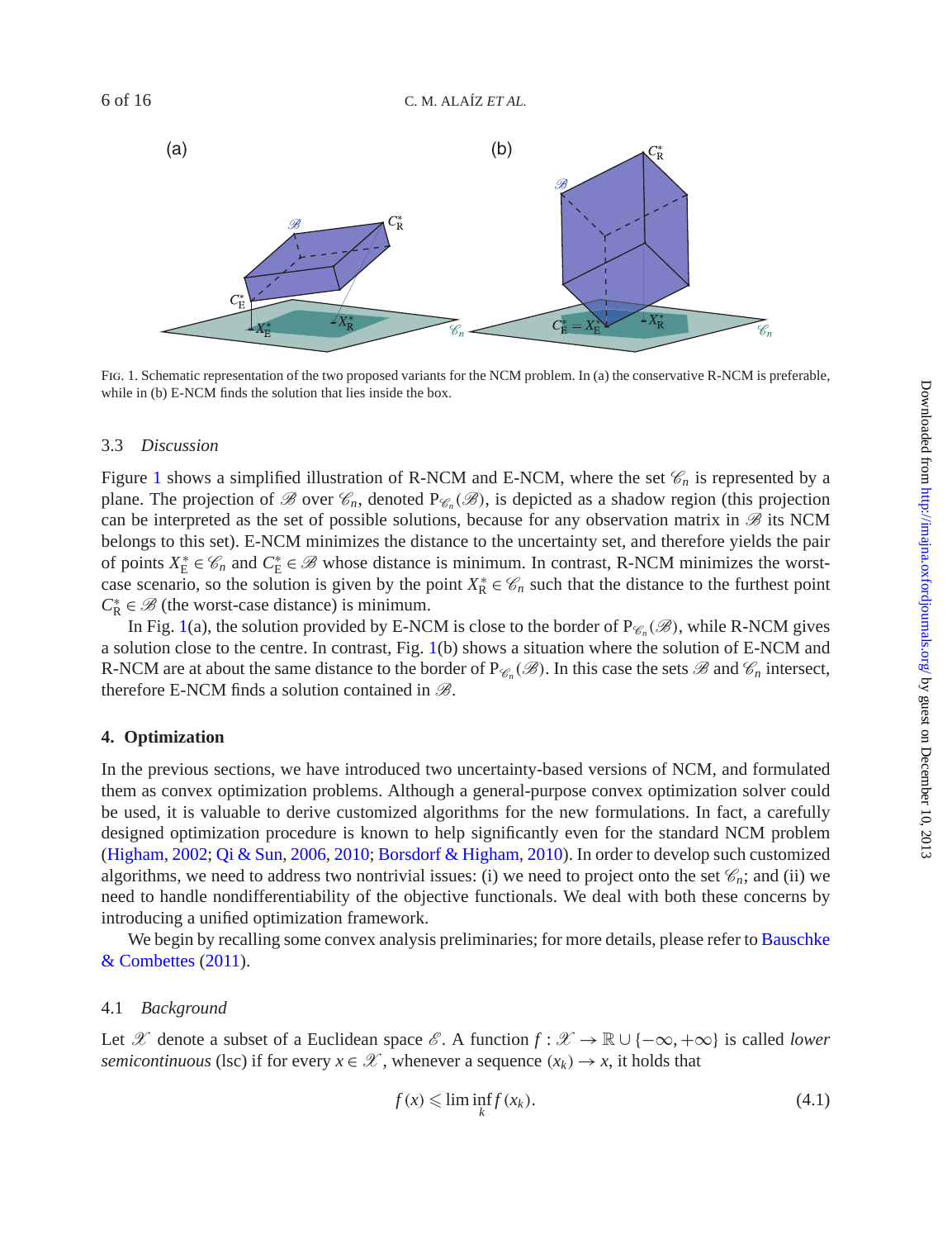We denote the set of lsc convex functions over  $\mathscr X$  by  $\Gamma_0(\mathscr X)$ . An important example of an lsc convex function is the *indicator function* of a closed convex set  $\mathscr{C}$ , defined as the function  $\delta_{\mathscr{C}} : \mathscr{C} \to \mathbb{R} \cup \{+\infty\}$ such that

$$
\delta_{\mathscr{C}}(x) = \begin{cases} 0 & \text{if } x \in \mathscr{C}, \\ +\infty & \text{otherwise.} \end{cases}
$$
 (4.2)

For two lsc convex functions *f* and *g*, the *infimal convolution* is defined as

$$
(f \square g)(x) := \inf_{y \in \mathcal{X}} (f(y) + g(x - y)), \tag{4.3}
$$

of which one of the most important special cases is the infimal convolution of a convex function with the squared Euclidean norm, which yields the *Moreau envelope* [\(Moreau](#page-15-5), [1962](#page-15-5)).

PROPOSITION 4.1 Let  $f \in \Gamma_0(\mathcal{X})$  and let  $\gamma > 0$ . The *Moreau envelope* of f indexed by  $\gamma$  is defined as

<span id="page-6-0"></span>
$$
E_f^{\gamma}(x) := \left(f \Box \frac{1}{2\gamma} ||\cdot||^2\right)(x).
$$
 (4.4)

The Moreau envelope [\(4.4\)](#page-6-0) is convex, real-valued and continuous.

*Proof.* See [\(Bauschke & Combettes](#page-14-7), [2011,](#page-14-7) Prop. 12.15). □

The Moreau envelope leads us to an operator crucial to our algorithms.

DEFINITION 4.2 (Proximity operator) Let  $f \in \Gamma_0(\mathscr{X})$  and  $y \in \mathscr{E}$ . Then, prox<sub>*f*</sub>(*y*) is the unique point in  $\mathscr{X}$  that satisfies  $E_f^1(y) = \min_{x \in \mathscr{X}} (f(x) + \frac{1}{2} ||x - y||^2)$ , that is,

$$
\text{prox}_{f}(y) := \underset{x \in \mathcal{X}}{\text{argmin}} f(x) + \frac{1}{2} \|x - y\|^2,
$$
\n(4.5)

and the operator  $prox_f : \mathcal{X} \to \mathcal{X}$  is called the *proximity operator* of *f*.

Proximity operators play a very important role in nonsmooth convex optimization, in part because they greatly generalize orthogonal projection. Indeed, if f is the indicator function  $\delta_{\mathscr{C}}$  of a closed convex set  $\mathscr{C}$ , then prox<sub>*f*</sub> reduces to the orthogonal projection operator onto  $\mathscr{C}$ . The importance of the proximity operator in convex optimization partially stems from the following fact.

PROPOSITION 4.3 For any  $f \in \Gamma_0(\mathcal{X})$  and  $\gamma > 0$ , a point  $x \in \mathcal{X}$  is a minimizer of *f* if and only if

<span id="page-6-1"></span>
$$
x = \text{prox}_{\gamma f}(x). \tag{4.6}
$$

The optimality condition [\(4.6\)](#page-6-1) can be readily exploited to generate a sequence that approximates a minimizer of *f* :

$$
x_{k+1} = \operatorname{prox}_{\gamma f}(x_k).
$$

This iterative procedure is nothing, but Rockafellar's famous *proximal point algorithm* [\(Rockafellar,](#page-15-6) [1976\)](#page-15-6), which generates a sequence convergent to a minimizer of *f* under fairly mild conditions. Unfortunately, in the form given above, the proximal point algorithm is often impractical, since computing the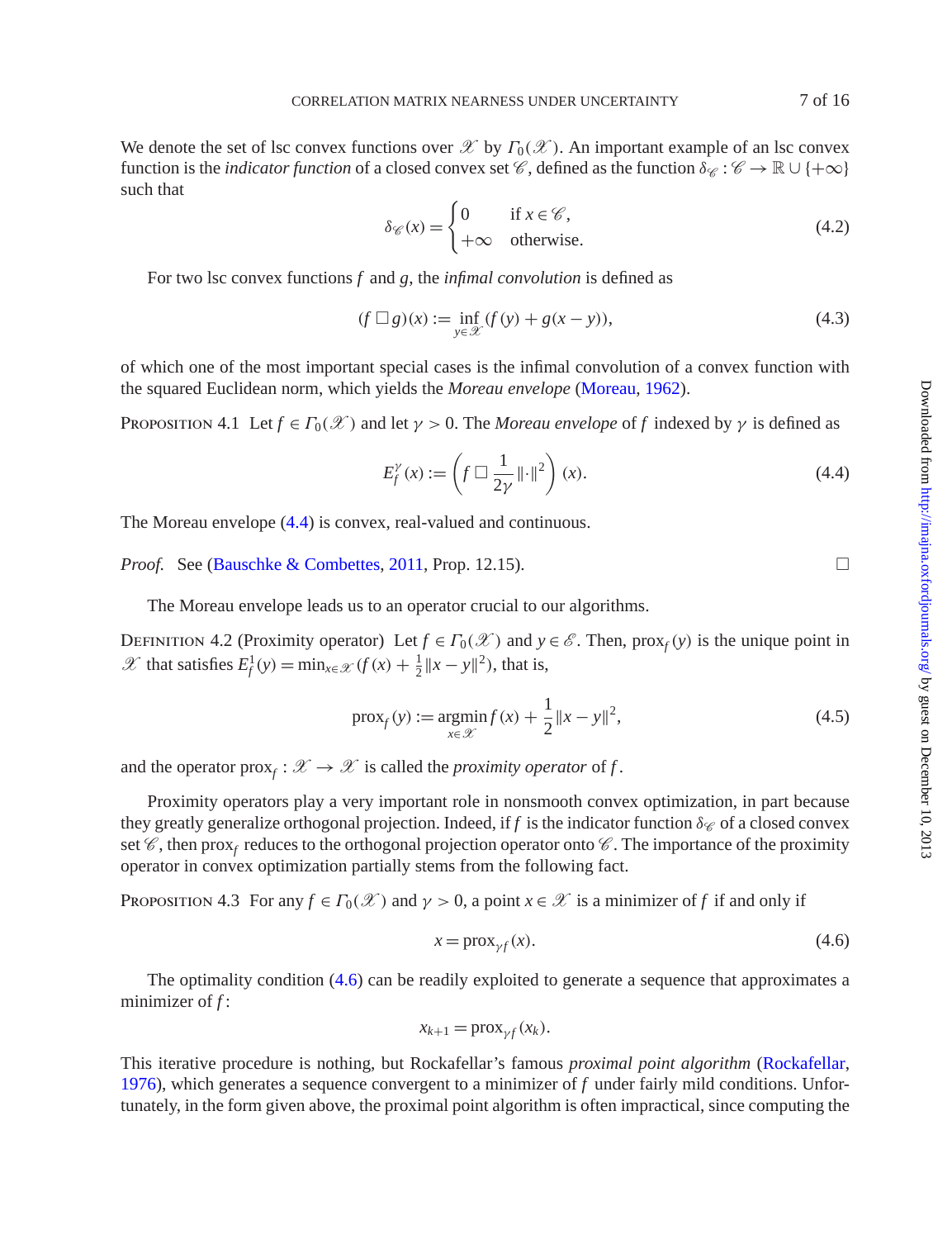proximity operator of the objective functional is generally difficult. Let us therefore recall a powerful optimization technique that is particularly effective in our case: *Douglas–Rachford splitting*.

# 4.2 *Douglas–Rachford splitting*

In general, computing proximity operators of generic objective functions can be difficult. But often the objective function can be decomposed as a sum of two parts, and each of these parts admits efficient proximity computation. The Douglas–Rachford (DR) splitting method takes advantage of such a possibility by 'splitting' the optimization task into a series of proximity computations. DR splitting dates back to a method for solving matrix equations of the form  $Ax + Bx = y$  for positive definite *A* and *B* [\(Douglas & Rachford](#page-14-8), [1956](#page-14-8)). Since then, this method has been substantially generalized, and is currently enjoying substantial renewed interest—see [Combettes & Pesquet](#page-14-9)  $(2011)$  $(2011)$  for more details and numerous references.

The starting point for DR is the optimization problem

<span id="page-7-0"></span>
$$
\min_{x \in \mathbb{R}^n} f_1(x) + f_2(x),\tag{4.7}
$$

where  $f_1$  and  $f_2 \in \Gamma_0(\mathbb{R}^n)$  are functions that satisfy the conditions (which ensure existence of a solution):

relint(dom 
$$
f_1
$$
)  $\cap$  relint(dom  $f_2$ )  $\neq \emptyset$ ,  
\n $f_1(x) + f_2(x) \to \infty$  as  $||x||_2 \to \infty$ .

For  $\gamma > 0$ , a solution *x* to [\(4.7\)](#page-7-0) satisfies the following optimality conditions [\(Combettes & Pesquet,](#page-14-9) [2011\)](#page-14-9)

<span id="page-7-1"></span>
$$
x = \text{prox}_{\gamma f_2} y, \quad \text{prox}_{\gamma f_2} y = \text{prox}_{\gamma f_1} (2 \text{prox}_{\gamma f_2} y - y).
$$
 (4.8)

These conditions lie at the heart of the DR algorithm, which is presented as Algorithm 1. Essentially, the DR algorithm iteratively enforces the optimality conditions (joint fixed-point conditions) [\(4.8\)](#page-7-1). The sequence  $x<sup>t</sup>$  generated by Algorithm 1 is guaranteed to converge asymptotically to a solution of problem [\(4.7\)](#page-7-0) provided that such solution exists, see [Bauschke & Combettes](#page-14-7) [\(2011](#page-14-7)).

## **Algorithm 1**: Douglas-Rachford Splitting.

```
Input: f_1, f_2 \in \Gamma_0(\mathbb{R}^n);
Output: x^* := \lim_{t \to \infty} (x^t) = \text{argmin} [f_1(x) + f_2(x)];
Fix \eta \in (0, 1), \gamma > 0, y^0 \in \mathbb{R}^n;
for t = 0, 1, \ldots do
      % Prox f2.
       x^t \leftarrow \text{prox}_{\gamma f_2}(y^t);
      % Step-size.
      Set \lambda^t \in [n, 2 - n];
      % Prox f1.
       y^{t+1} \leftarrow y^t + \lambda^t (prox_{\gamma f_1}(2x^t - y^t) - x^t);end
```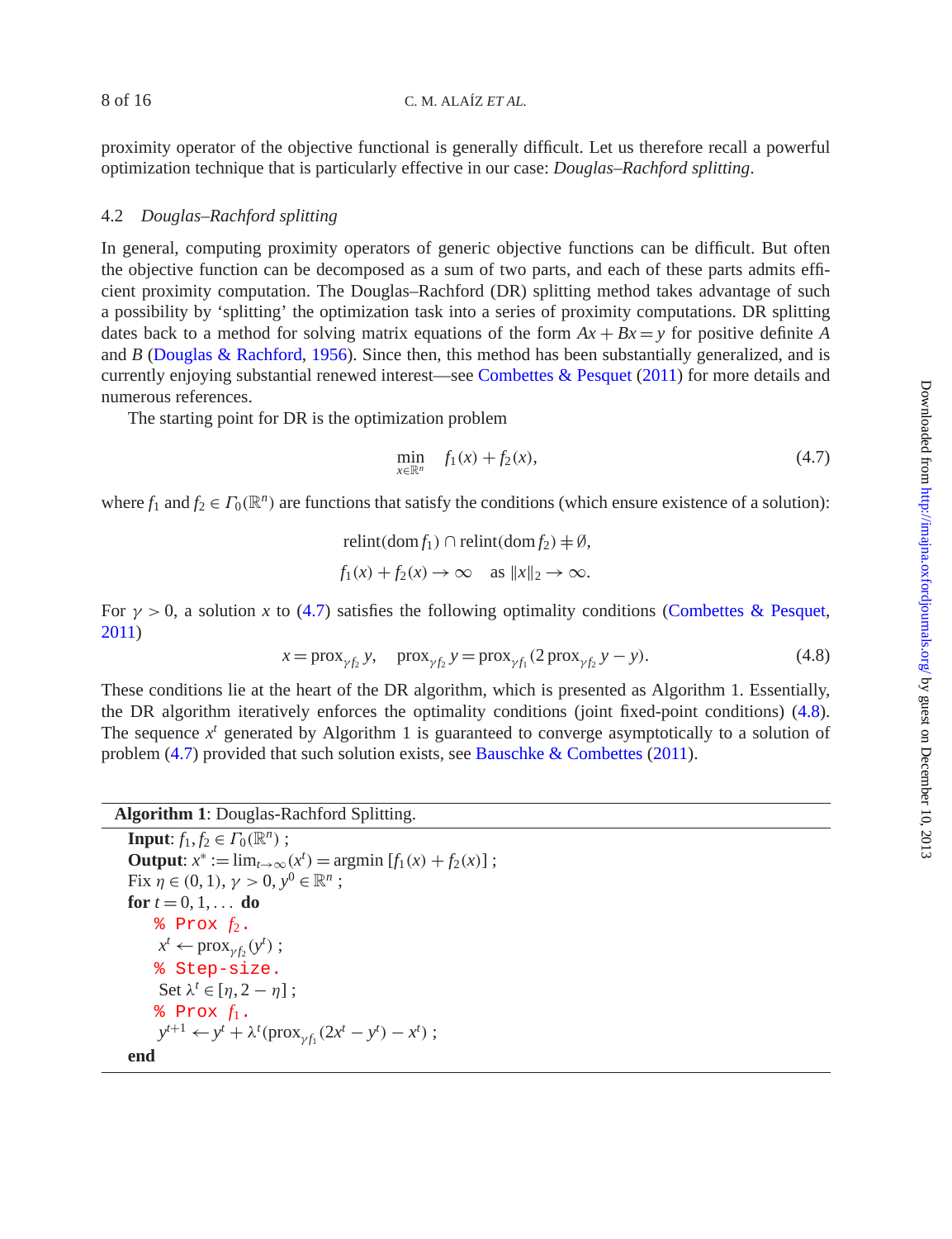### 4.3 *DR for NCM with uncertainty*

Now we turn to showing how to apply the DR idea to our robust NCM formulations. Recall that the objective functionals for the R-NCM and E-NCM problems are given by

$$
f_R(X) := \|X - M\|_F^2 + 2\|D \circ (X - M)\|_1,
$$
  

$$
f_E(X) := \lambda \|X - G\|_F^2 + \|[X - M| - D]_+\|_F^2,
$$

where the subscripts *R* and *E* indicate 'robust' and 'explorative', respectively. By introducing the indicator function of the correlation matrix set, problems  $(3.3)$  and  $(3.6)$  can be rewritten as

<span id="page-8-1"></span><span id="page-8-0"></span>
$$
\min_{X} f_R(X) + \delta_{\mathscr{C}_n}(X),\tag{4.9}
$$

$$
\min_{X} f_E(X) + \delta_{\mathscr{C}_n}(X). \tag{4.10}
$$

The key question now is: how should we split the objective functions of  $(4.9)$  and  $(4.10)$  before we can invoke DR? Simply decomposing the task into proximity over  $f_R$  ( $f_E$ ) and  $\delta_{\mathscr{C}_n}$  is *not* practical: the proximity operator for the indicator function requires solving the basic NCM projection problem, and in the course of solving the overall problems  $(4.9)$  and  $(4.10)$  we might have to repeat this projection many times. We wish to avoid this undue cost<sup>[1](#page-8-2)</sup> while specializing Algorithm 1 to solve [\(4.9\)](#page-8-0) and [\(4.10\)](#page-8-1).

In light of this discussion, we propose a more practical splitting. Let the first function be the indicator of  $\mathcal{S}_+^n$ , and let the second be the sum of the appropriate convex function ( $f_R$  or  $f_E$ ) and the indicator function of  $S_D^n$ . Formally, we set

$$
f_1 = \delta_{\mathcal{S}_+^n},
$$
  
\n
$$
f_2 = \begin{cases} f_R + \delta_{S_D^n} & \text{for R-NCM}, \\ f_E + \delta_{S_D^n} & \text{for E-NCM}. \end{cases}
$$

This splitting is valid since  $\mathcal{C}_n = \mathcal{S}_+^n \cap S_D^n$ , whereby

$$
\delta\mathcal{C}_n = \delta\mathcal{S}_+^n + \delta_{S_D^n}.
$$

The proximity operator of  $f_1$  is nothing, but the orthogonal projection onto  $\mathcal{S}_+^n$ . Such projection can be performed by using the eigenvector decomposition  $X = Q_X \Lambda_X Q_X^{-1}$ , truncating the negative eigenvalues to 0, and then recomposing the matrix with the non-negative eigenvalues, namely

$$
\operatorname{Proj}_{\mathscr{S}_+^n}(X)=Q_X[\Lambda_X]_+Q_X^{-1}.
$$

The proximity operator of  $f_2$  can be computed by first evaluating the proximity operator of  $f_R$  or  $f_E$ , and then projecting the result onto  $S_D^n$ . Expressions for the proximity operator of  $f_R$  or  $f_E$  are provided below; projection onto  $S_D^n$  can be computed by simply setting the diagonal entries to 1.

<span id="page-8-2"></span><sup>1</sup> There is also a theoretical reason for this choice: the basic DR algorithm requires proximity operators to be *exact*, whereas projection onto  $\mathcal{C}_n$  can be computed only *inexactly*, as it lacks a closed-form solution.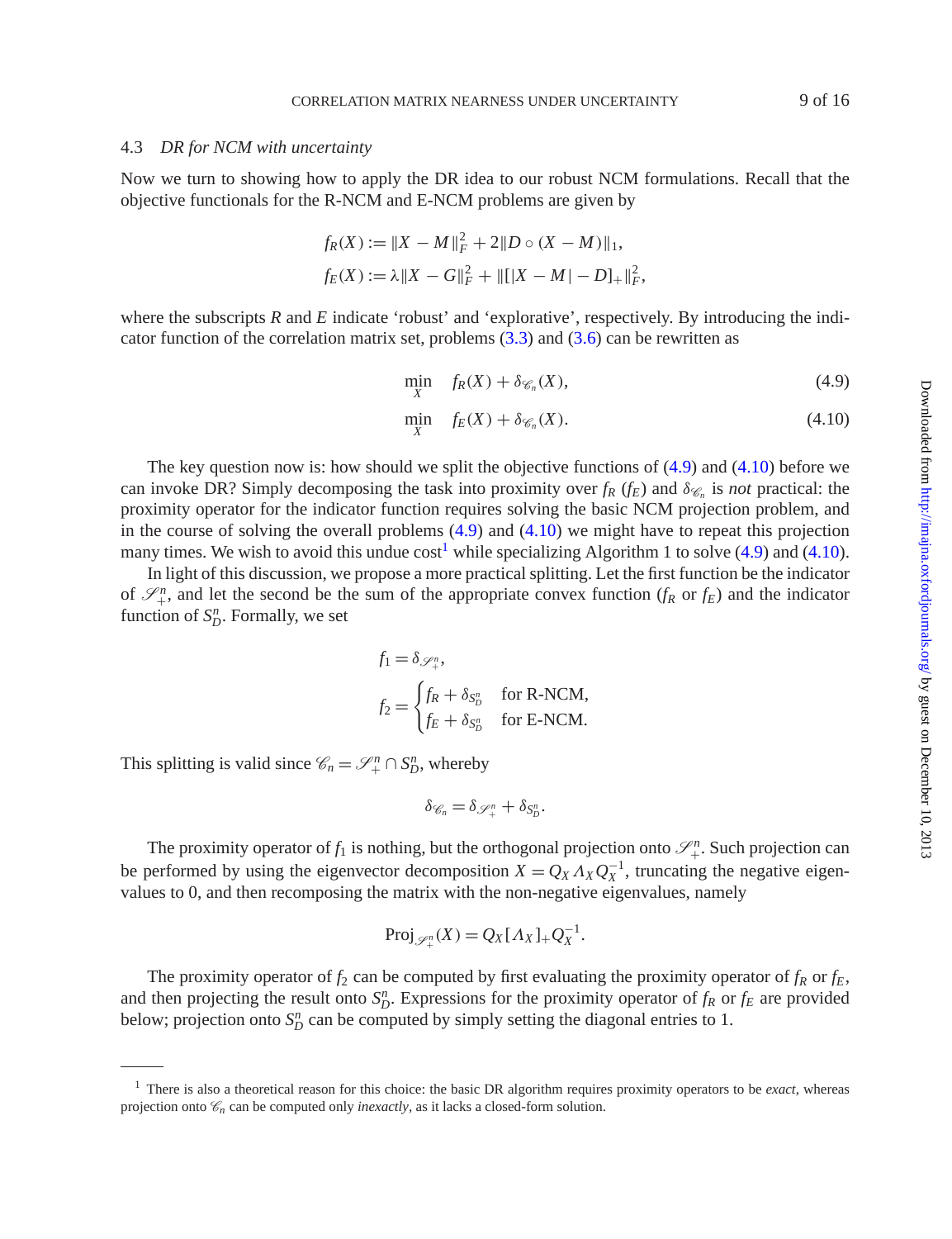A brief calculation shows that the proximity operator of  $f_R$  with parameter  $\gamma$  is given by

<span id="page-9-0"></span>
$$
\text{prox}_{\gamma f_R}(x) = \begin{cases} \frac{x + 2\gamma u}{1 + 2\gamma} & \text{if } x \le m - 2\gamma d, \\ m & \text{if } m - 2\gamma d \le x \le m + 2\gamma d, \\ \frac{x + 2\gamma l}{1 + 2\gamma} & \text{if } m + 2\gamma d \le x. \end{cases} \tag{4.11}
$$

Similarly, a short derivation shows that the proximity operator of  $f_E$  with parameter  $\gamma$  is given by

<span id="page-9-1"></span>
$$
\text{prox}_{\gamma f_E}(x) = \begin{cases} \frac{x + 2\gamma l + 2\gamma \lambda g}{1 + 2\gamma + 2\gamma \lambda} & \text{if } x \le l + 2\gamma \lambda (l - g), \\ \frac{x + 2\gamma \lambda g}{1 + 2\gamma \lambda} & \text{if } l + 2\gamma \lambda (l - g) \le x \le u + 2\gamma \lambda (u - g), \\ \frac{x + 2\gamma u + 2\gamma \lambda g}{1 + 2\gamma + 2\gamma \lambda} & \text{if } u + 2\gamma \lambda (u - g) \le x. \end{cases} \tag{4.12}
$$

The last remaining detail needed to complete our algorithm is the stopping criterion. For that, we use absolute normalized change

$$
\frac{1}{n}||X^{(t)} - X^{(t-1)}||_F < \varepsilon_{\text{Stop}},
$$

where  $\varepsilon_{\text{Stop}}$  is a small constant. This criterion coincides (up to a constant) with the residual of the nonlinear fixed-point equation iterated by DR. The overall algorithms are described in Algorithm 2 for R-NCM and in Algorithm 3 for E-NCM.

Both algorithms can be extended to a *W*-weighted version of problems [\(3.2\)](#page-2-2) and [\(3.5\)](#page-4-0) because the proximity operators are applied elementwise. Thus, the weighted proximity operators of a component *x<sub>ij</sub>* with a weight  $w_{ij}$  and a step  $\hat{\gamma}$  can be computed using the unweighted proximity operators of [\(4.11\)](#page-9-0) and [\(4.12\)](#page-9-1) with step  $\gamma = \hat{\gamma}w_{ii}$ . The rest of the algorithms will remain the same. However, an effect that is similar to the presence of weights can be obtained by varying the widths of the box constraints.

## **5. Experiments**

In this section, we present several experiments to illustrate the behaviour of our new NCM variants; we also compare their computational costs with that of the original NCM problem.

## 5.1 *Computational time*

Figure [2](#page-11-0) compares the computational time and the number of iterations for R-NCM, E-NCM and the original NCM problem. Since E-NCM requires choosing a regularization parameter  $\lambda$ , we show results with three values at different scales, namely  $10^{-3}$ ,  $10^{-2}$  and  $10^{-1}$ .

For the experiments, we generate random correlation matrices using the gallery function of Matlab with some eigenvalues close to zero; these matrices are then perturbed with random noise and truncated to ensure that their entries lie in  $[-1, 1]$ . More precisely, we generate<sup>2</sup> the matrices in a manner similar to  $Qi$  & Sun [\(2011\)](#page-15-7).

<span id="page-9-2"></span><sup>&</sup>lt;sup>2</sup> The Matlab code is: G=10.^[-4:4/(n-1):0]; G=gallery('randcorr',n\*G/sum(G)); G=0.9\*G+0.1\*  $(2*rand(size(G))-1); G=(G+G')/2.$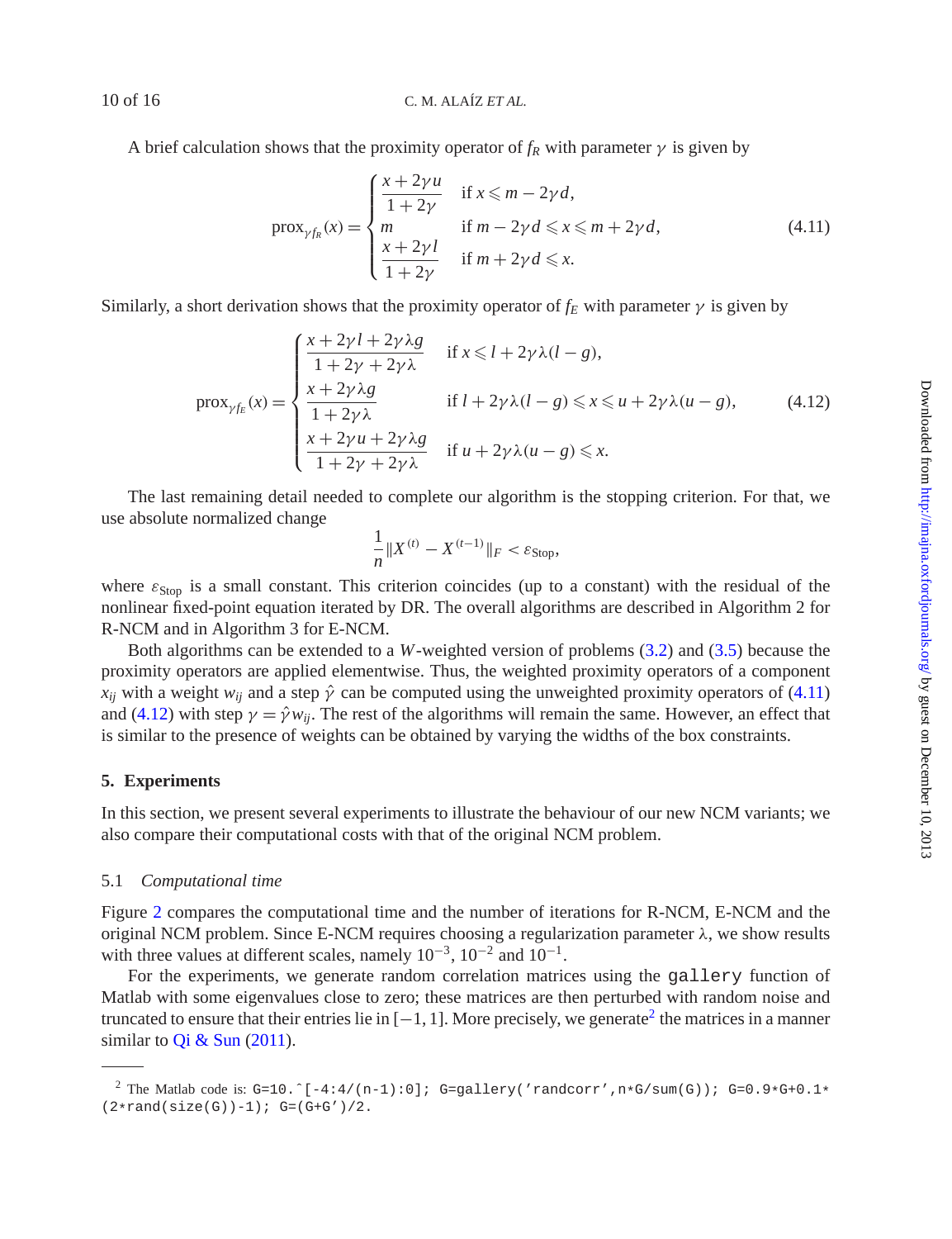**Algorithm 2**: Algorithm for solving R-NCM using DR.

```
Input: L, U \in \mathcal{S}^n; \qquad \qquad \text{8 Define } \mathcal{B} = \{X : L \leqslant X \leqslant U\}.Output: X^{(t)} \simeq \min_{X \in \mathscr{C}_n} \max_{C \in \mathscr{B}} \|X - C\|_F^2;
M \leftarrow \frac{L+U}{2};
Set \eta \in (0, 1), \gamma > 0, Y^{(0)} \in \mathcal{S}^n;
t \leftarrow 0; \epsilon \leftarrow \infty; X^{(0)} = k\mathbf{1}_n, with k \gg 1; % Ensure first iterations.
while \epsilon \geqslant \varepsilon_{\text{Stop}} do
     % Prox f2.
     X^{(t)} \leftarrow \text{ProxRobust}(Y^{(t)}; L, U; \gamma);
                                                                                       ; L, U; γ ) ; % Proximity operator (4.11).
     X_{ii}^{(t)} \leftarrow 1, i = 1, \ldots, n;ii ← 1, i = 1, ... , n ; % Projection over SD.
     % Step-size.
      Set \lambda^{(t)} \in [\eta, 2 - \eta];
     % Prox f1.
      T ← 2X^{(t)} - Y^{(t)} ;
     Q_T\Lambda_TQ_T^{-1} \leftarrow T;
                                                                                       T ← T ; % Eigen decomposition.
     T \leftarrow Q_T[A_T]_+ Q_T^{-1};
                               T^{\frac{-1}{T}}; \frac{1}{T} \frac{1}{T} \frac{1}{T} \frac{1}{T} \frac{1}{T} \frac{1}{T} \frac{1}{T} \frac{1}{T} \frac{1}{T}Y<sup>(t+1)</sup> ← Y<sup>(t)</sup> + λ<sup>(t)</sup>(T − X<sup>(t)</sup>)
                                                                                       % Update.
     % Stopping condition.
       t \leftarrow t + 1; \epsilon \leftarrow \frac{1}{n} \| X^{(t)} - X^{(t-1)} \|_F^2;
end
```

| Algorithm 3: Algorithm for solving E-NCM using DR.                                                                          |                                                    |
|-----------------------------------------------------------------------------------------------------------------------------|----------------------------------------------------|
| Input: $L, U, G \in \mathcal{S}^n, \lambda \in \mathbb{R}$ ;                                                                | % Define $\mathscr{B} = \{X : L \leq X \leq U\}$ . |
| <b>Output:</b> $X^{(t)} \simeq \min_{X \in \mathscr{C}_n} \min_{C \in \mathscr{B}}   X - C  _F^2 + \lambda   X - G  _F^2$ ; |                                                    |
| Set $\eta \in (0, 1), \gamma > 0, Y^{(0)} \in \mathcal{S}^n$ ;                                                              |                                                    |
| $t \leftarrow 0$ ; $\epsilon \leftarrow \infty$ ; $X^{(0)} = k \mathbf{1}_n$ , with $k \gg 1$ ;                             | % Ensure first iterations.                         |
| while $\epsilon \geqslant \varepsilon_{\text{Stop}}$ do                                                                     |                                                    |
| $\epsilon$ Prox $f_2$ .                                                                                                     |                                                    |
| $X^{(t)} \leftarrow \text{ProxExploratory}(Y^{(t)}; L, U, G; \gamma, \lambda);$                                             | % Proximity operator (4.12).                       |
| $X_{ii}^{(t)} \leftarrow 1, i = 1, \ldots, n;$                                                                              | % Projection over $S_D$ .                          |
| % Step-size.                                                                                                                |                                                    |
| Set $\lambda^{(t)} \in [n, 2 - n]$ ;                                                                                        |                                                    |
| $\epsilon$ Prox $f_1$ .                                                                                                     |                                                    |
| $T \leftarrow 2X^{(t)} - Y^{(t)}$ :                                                                                         |                                                    |
| $Q_T A_T Q_T^{-1} \leftarrow T$ ;                                                                                           | % Eigen decomposition.                             |
| $T \leftarrow Q_T[\Lambda_T]_+ Q_T^{-1}$ ;                                                                                  | % Projection over $\mathscr{S}^n_+$ .              |
| $Y^{(t+1)} \leftarrow Y^{(t)} + \lambda^{(t)}(T - X^{(t)})$ :                                                               | % Update.                                          |
| % Stopping condition.                                                                                                       |                                                    |
| $t \leftarrow t + 1$ ; $\epsilon \leftarrow \frac{1}{n} \  X^{(t)} - X^{(t-1)} \ _F^2$ ;                                    |                                                    |
| end                                                                                                                         |                                                    |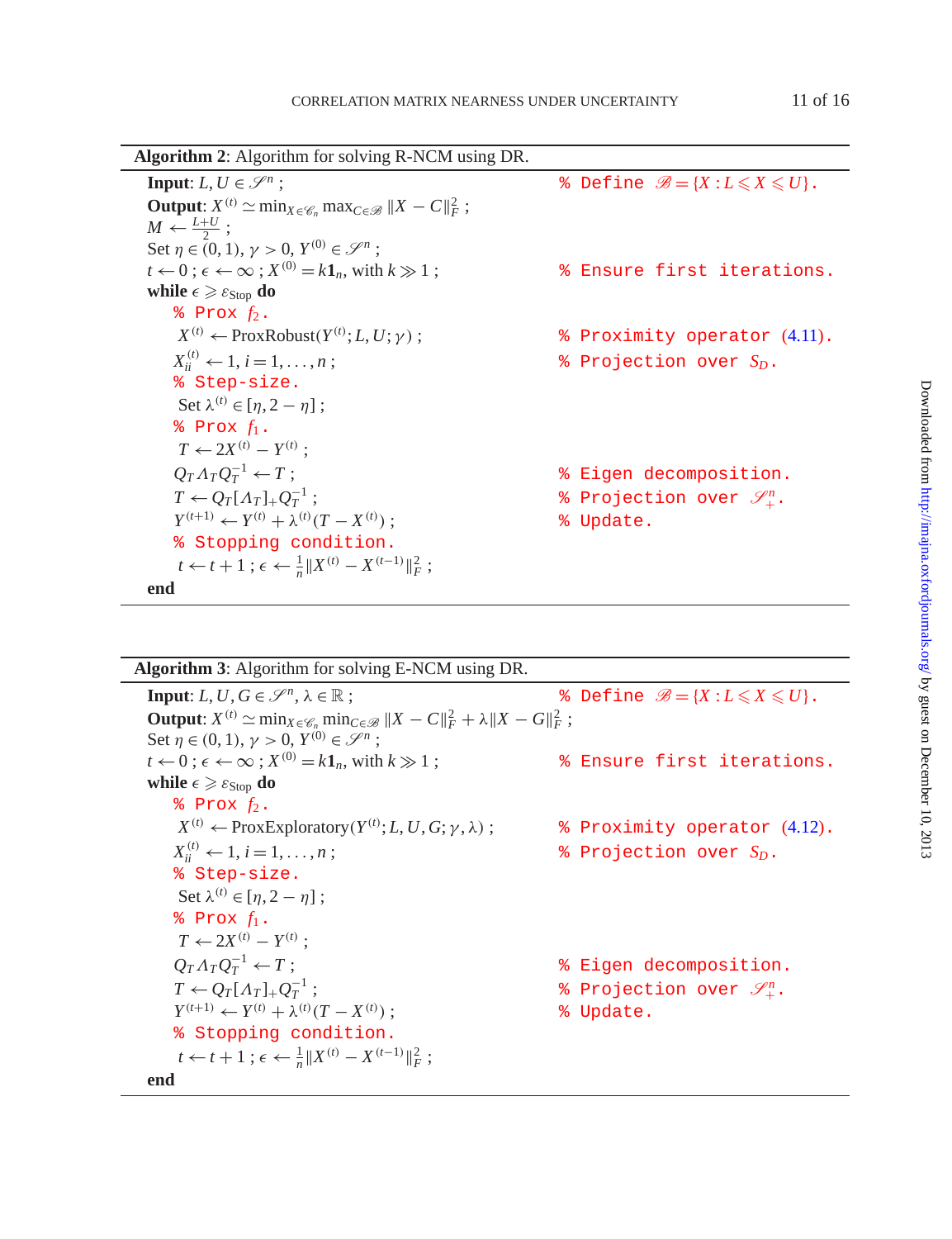

<span id="page-11-0"></span>Fig. 2. Computational time and number of iterations with respect to the size for the original NCM problem, R-NCM and E-NCM.

We centre the uncertainty box over the corresponding perturbed correlation matrix, so that its entrywise width is given by a uniformly distributed random uncertainty matrix, with about 20% of its entries equal to zero (so 20% is considered fixed). The box is then truncated to lie into [−1, 1]*<sup>n</sup>*. For each size, we generate 50 random examples. The stopping threshold is  $\varepsilon_{\text{Stop}} = 10^{-4}$ .

Unsurprisingly, the original NCM is the fastest problem to solve as it is the least restrictive. R-NCM attains the middle position, while for E-NCM, the smaller the parameter  $\lambda$ , the slower it becomes. This happens since, for small  $\lambda$ , the gradient of the regularization term contributes a small amount, which makes the problem depend more on the nonsmooth part. When  $\lambda \gg 0$ , E-NCM tends to the original NCM problem, which is much easier to solve. The same remarks apply to the number of iterations, which seems to stabilize as the size grows, again with NCM requiring the fewest iterations and E-NCM with small  $\lambda$ , the most.

## 5.2 *Evolution of the residual*

Recall that we use the DR residual as the stopping criterion of the algorithms. Figure [3](#page-12-0) plots this residual versus the number of iterations for two matrices of sizes  $50 \times 50$  and  $250 \times 250$ .

As before, the easiest problem is NCM, whose residual achieves the machine epsilon limit in both cases, while R-NCM lies between NCM and E-NCM in speed. Note that although there is no reason to expect monotonic descent, the results show a fairly stable descent, except for R-NCM for the smaller matrix. Nevertheless, there does not seem to be any severe ill effects of fluctuation.

## 5.3 *Application to NCM with a few prescribed entries*

Consider the following  $5 \times 5$  NCM problem from [Qi & Sun](#page-15-4) [\(2010\)](#page-15-4). This example requires computing the NCM to the matrix

$$
G = \begin{pmatrix} 1.00 & -0.50 & -0.30 & -0.25 & -0.70 \\ 1.00 & 0.90 & 0.30 & 0.70 \\ 1.00 & 0.25 & 0.20 \\ 1.00 & 0.75 & 1.00 \end{pmatrix},
$$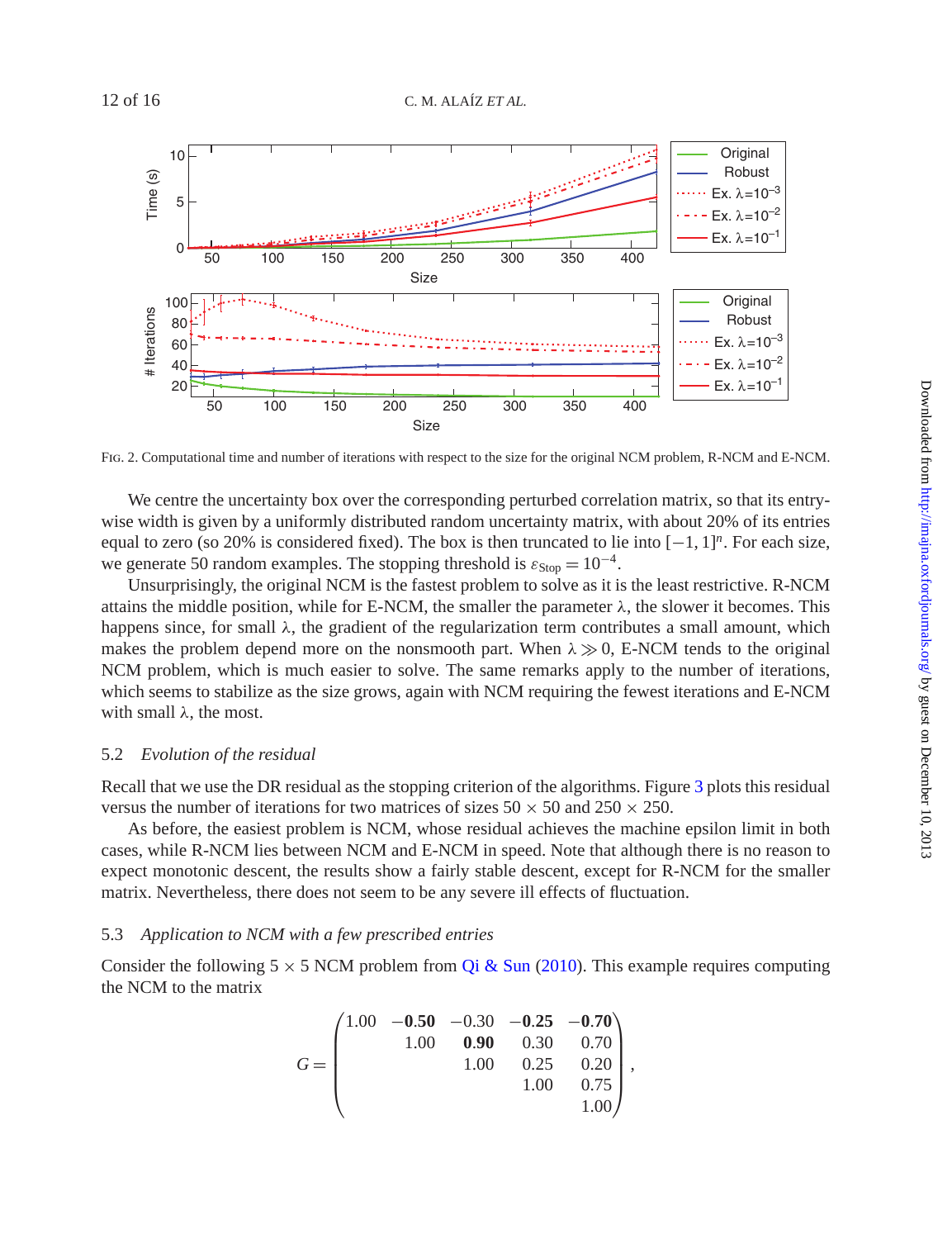

<span id="page-12-0"></span>Fig. 3. Evolution of the residual for a  $50 \times 50$  matrix (upper row) and a  $250 \times 250$  matrix (lower row).

such that the bold entries remain fixed. This is equivalent to the following NCM problem with additional equality constraints

$$
\min_{X \in \mathcal{C}_n} \|X - G\|_2^2
$$
\n
$$
\text{s.t.} \quad X_{12} = G_{12}, \quad X_{14} = G_{14}, \quad X_{15} = G_{15}, \quad X_{23} = G_{23}.
$$

We may also tackle this constrained NCM problem as an instance of E-NCM. The lower and upper bound matrices *L* and *U* are set to −1 and 1 for the unknown (uncertain) entries, and to the corresponding values of *G* for the fixed (prescribed) ones. Thus,

$$
L = \begin{pmatrix} 1.00 & -0.50 & -1.00 & -0.25 & -0.70 \\ 1.00 & 0.90 & -1.00 & -1.00 \\ 1.00 & -1.00 & -1.00 \\ 1.00 & -1.00 & 1.00 \end{pmatrix}, \quad U = \begin{pmatrix} 1.00 & -0.50 & +1.00 & -0.25 & -0.70 \\ 1.00 & 0.90 & +1.00 & +1.00 \\ 1.00 & +1.00 & +1.00 \\ 1.00 & +1.00 & 1.00 \end{pmatrix}.
$$

The corresponding solution obtained with parameters  $\lambda = 10^{-4}$  and  $\varepsilon_{\text{Stop}} = 10^{-10}$  is

$$
X^* = \begin{pmatrix} 1.0000 & -0.5000 & -0.2830 & -0.2500 & -0.7000 \\ 1.0000 & 0.9000 & 0.3391 & 0.6134 \\ 1.0000 & 0.2179 & 0.2710 \\ 1.0000 & 0.7198 \\ 1.0000 & 1.0000 \end{pmatrix}.
$$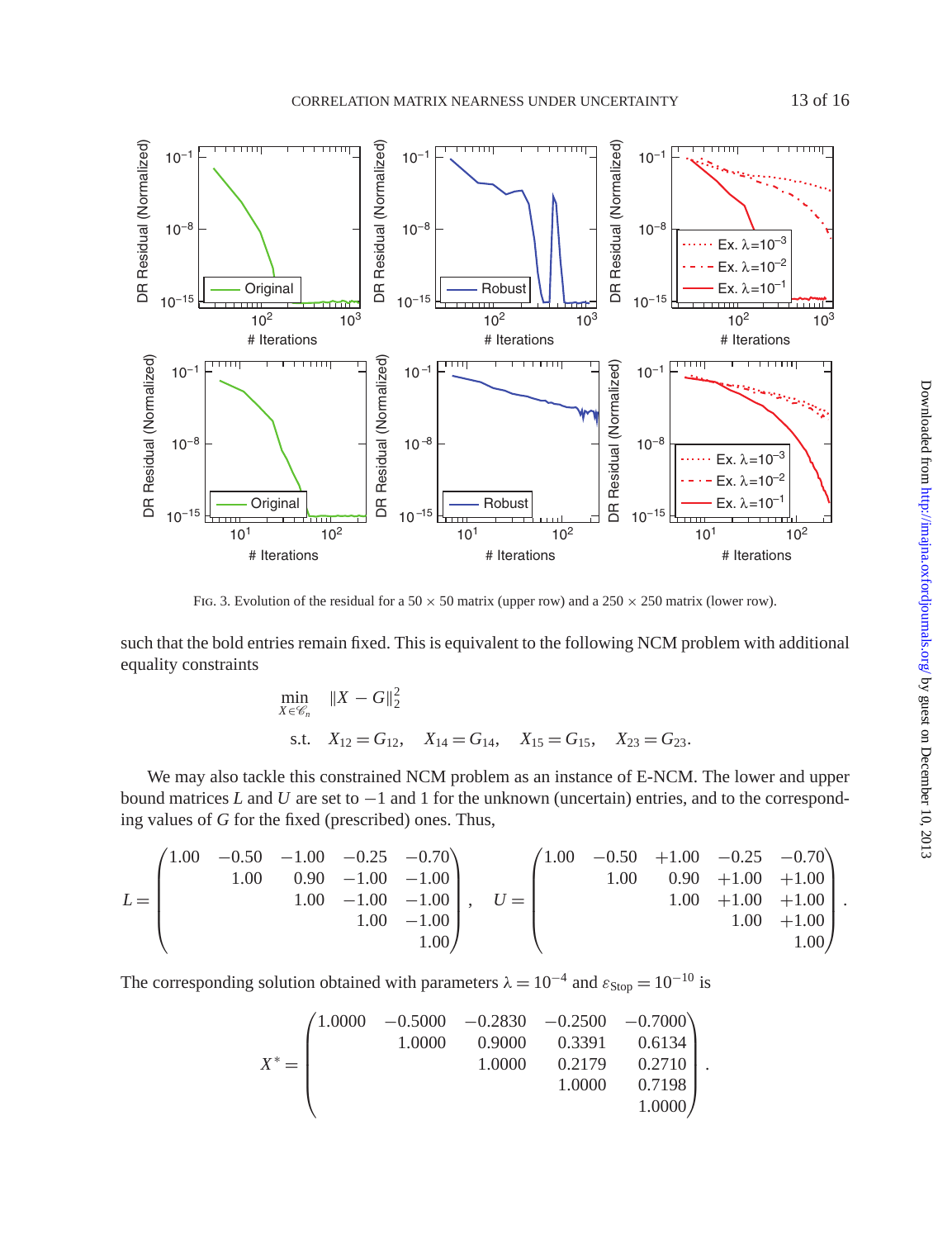

<span id="page-13-0"></span>Fig. 4. Completion error and maximum (robust) error as functions of the uncertainty (width of *B*).

This solution is the same as the one reported in  $\overline{Qi} \&$  Sun [\(2010\)](#page-15-4). But the point worth noting here is that our algorithm does *not impose* any hard constraints on the problem. That is, if there were no correlation matrix with the prescribed fixed entries (as it would happen if intersection between the box and  $\mathcal{C}_n$  is empty), our algorithm would still find a correlation matrix near to the box.

## 5.4 *Experiments with matrix completion*

Figure [4](#page-13-0) depicts the error obtained when tackling the problem of completing matrices.

A random matrix is generated as the centre of an uncertainty box, whose width is varied from zero to two (at its maximum width, the box covers all the possible correlation matrices). Inside each box, a random matrix *C*<sup>∗</sup> is generated as the 'real' unknown observation matrix. The original NCM problem is solved by projecting the medium point of the box. It is compared with the solution of R-NCM. Two different error measures are presented. First, the distance to the observation matrix *C*<sup>∗</sup> and second, the maximum distance to any point of the box. Note that the latter is just the objective functional of R-NCM (the error in the worst-case scenario).

Obviously, R-NCM achieves the best worst-case error, as it is precisely the objective of the R-NCM minimization problem. Moreover, considering the distance to the observation matrix into the box *C*<sup>∗</sup>, R-NCM also performs better than mere projection of the middle point when the uncertainty is almost maximum. When the level of uncertainty is moderate, R-NCM is only slightly worse. Therefore, R-NCM appears to provide the most reasonable estimation of an unknown matrix into a known set of uncertainty intervals (box), while also protecting against the worst-case scenario.

## **6. Discussion and extensions**

We presented two major extensions of the original NCM problem of [Higham](#page-14-3) [\(2002](#page-14-3)) by allowing uncertainty in the input data. Specifically, we considered an uncertainty model specified by a box (set of intervals) that contain the data matrix.

Within this model of uncertainty, our first new NCM variant is based on the theory of robust optimization, which involves optimization of the worst-case scenario. That is, it seeks to minimize the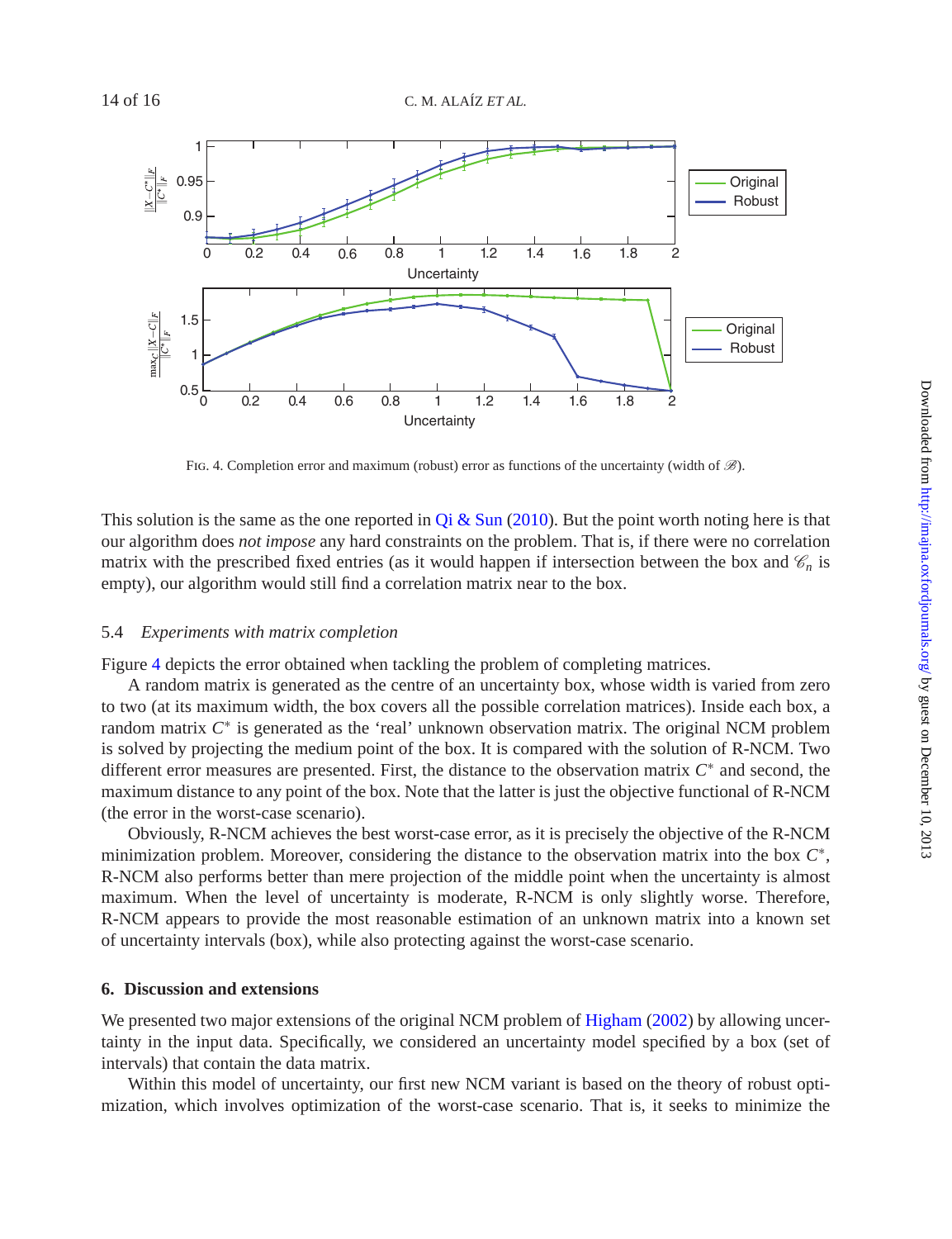maximum distance of the solution to any possible data matrix from within the uncertainty region. Our experiments support the robust approach, showing it to be useful even when minimizing the distance to an unknown data matrix; this setup also allows us to apply the method to correlation matrix completion.

Our second variant of NCM looks for the minimum distance between the box and the set of correlation matrices. This problem can be used as an approximation to the NCM problem with fixed entries, and it can solve the NCM problem using an  $\epsilon$ -insensitive error induced by the box.

We formulate both variants as convex optimization problems, which we subsequently solve efficiently by designing an iterative method based on DR operator splitting. Several inexact second-order methods (usually generalizations of the Newton projection method) have been designed for the original NCM problem. A possible extension of this work would be to define such second-order methods for the presented variants.

A more theoretical investigation might entail studying different models of uncertainty that would further enrich the setting introduced in this paper. In fact, the only requirement would be to compute the proximity operator of the maximum distance to the uncertainty set for the robust approach, and of the minimum distance in the case of the exploratory one. Nevertheless, even for simple uncertainty sets such as the ellipsoid (which is thoroughly used in robust optimization), these operations do not have a closed-form solution, and thus they would require an inner optimization algorithm.

We close by mentioning that the robust variants that we presented, yield as special cases many of the previously studied variants of NCM problems. Also, since the new variants are easy to interpret, they might prove helpful to an end user. In particular, E-NCM can be used to tackle the problem of matrix completion, or NCM with fixed entries, as shown in Section 5.3. The key consequence of our proposal is that it imposes the constraints in a soft manner.

## **Funding**

Spain's grant (TIN2010-21575-C02-01) and UAM–ADIC Chair for Machine Learning to C.A.

### **REFERENCES**

- <span id="page-14-7"></span>BAUSCHKE, H. H. & COMBETTES, P. L. (2011) *Convex analysis and monotone operator theory in Hilbert spaces*. CMS Books in Mathematics. Berlin: Springer.
- <span id="page-14-2"></span>Ben-Tal, A., El Ghaoui, L. & Nemirovski, A. S. (2009) *Robust Optimization*. Princeton Series in Applied Mathematics. Princeton, NJ: Princeton University Press.
- <span id="page-14-1"></span>BERTSIMAS, D. & THIELE, A. (2006) Robust and data-driven optimization: modern decision making under uncertainty. *Tutorials in Operations Research: Models, Methods, and Applications for Innovative Decision Making*. Catonsville, MD: Institute for Operations Research and the Management Sciences, pp. 95–122.

<span id="page-14-5"></span>Bhansali, V. & Wise, M. B. (2001) Forecasting portfolio risk in normal and stressed markets. *J. Risk*, **4**, 91–106.

<span id="page-14-6"></span>BORSDORF, R. & HIGHAM, N. (2010) A preconditioned Newton algorithm for the nearest correlation matrix. *IMA J. Numer. Anal.*, **30**, 94–107.

<span id="page-14-9"></span>Combettes, P. & Pesquet, J. C. (2011) Proximal splitting methods in signal processing. *Fixed-Point Algorithms for Inverse Problems in Science and Engineering*. Berlin: Springer, pp. 185–212.

<span id="page-14-0"></span>Dantzig, G. (1955) Linear programming under uncertainty. *Manage. Sci.*, **1**, 197–206.

<span id="page-14-8"></span>DOUGLAS, J. & RACHFORD, H. H. (1956) On the numerical solution of heat conuction problems in two or three space variables. *Trans. Amer. Math. Soc.*, **82**, 421–439.

<span id="page-14-4"></span>Gentle, J. E. (2007) *Matrix algebra, theory, computations, and applications in statistics*. Berlin: Springer.

<span id="page-14-3"></span>Higham, N. J. (1989) Matrix nearness problems and applications. *Appl. Matrix Theory*. Oxford, UK: Oxford University Press, pp. 1–27.